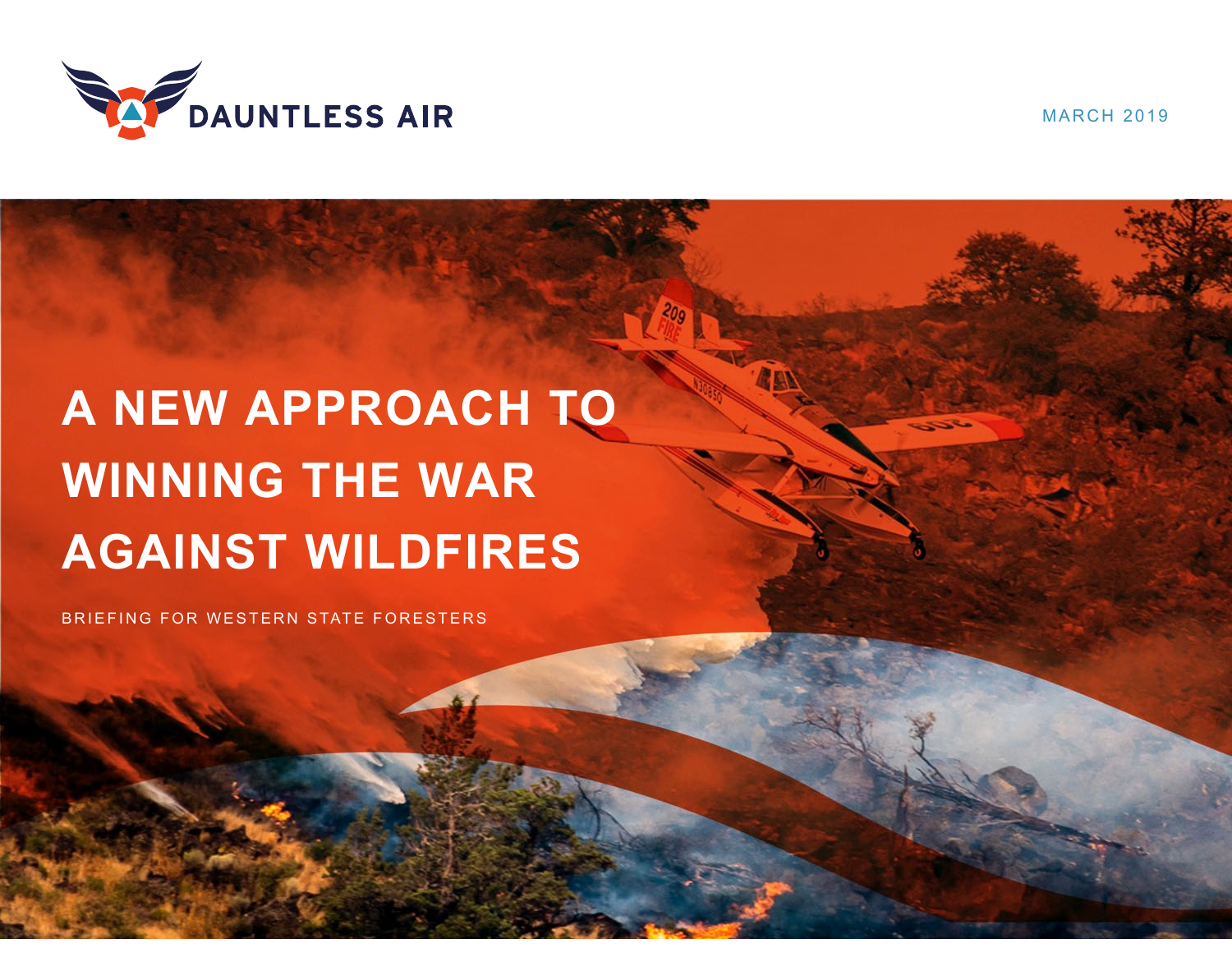#### **LIKE MOST WILDFIRE-PRONE STATES, WASHINGTON WAS USED TO THIS CYCLE…**



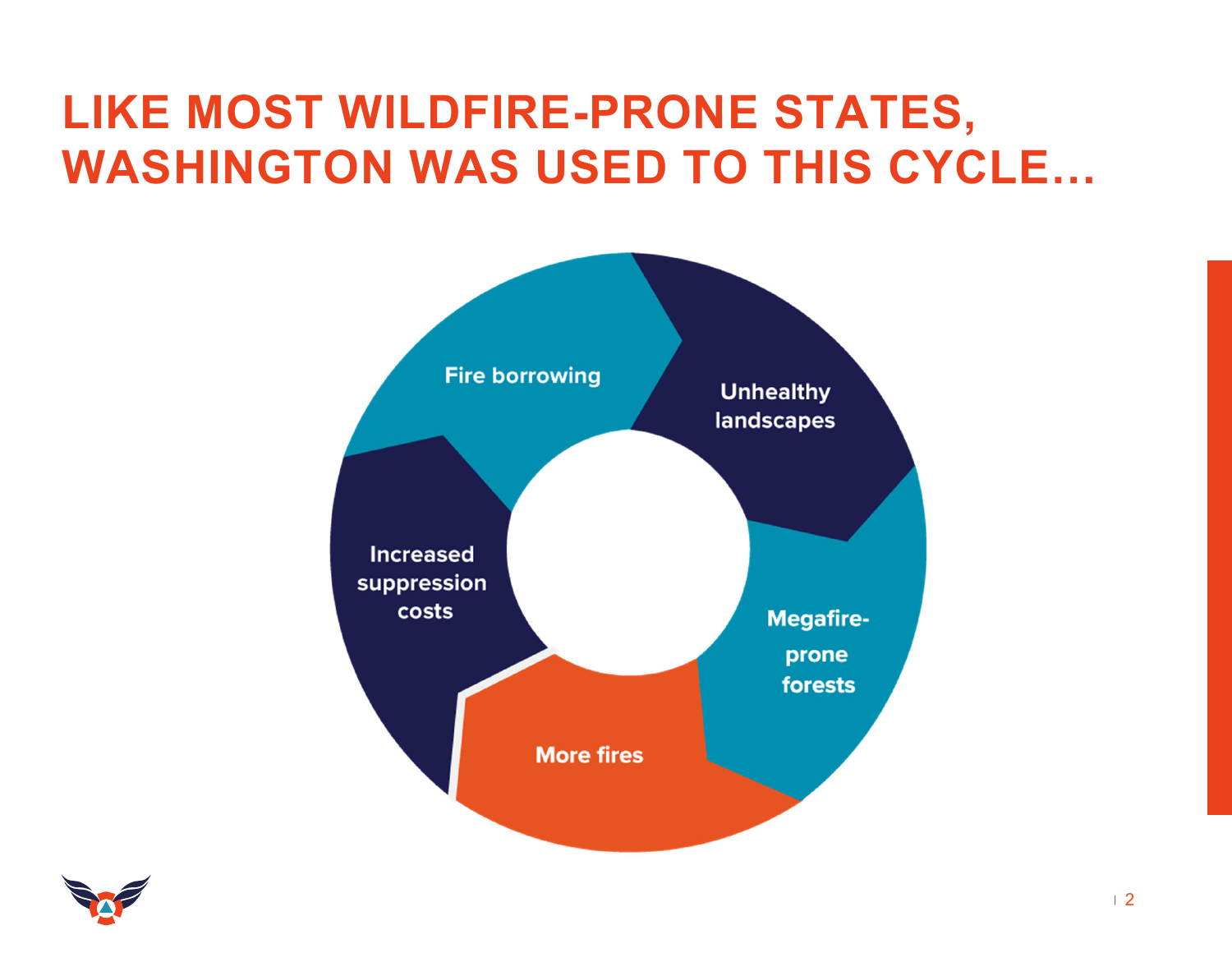### **THE CHALLENGE IN WASHINGTON STATE…2010 TO 2015**

- ▲ **The number of wildfires was continuing to increase…**
- ▲ **The number of acres burned every year was increasing…**
- ▲ **They were spending more and more money on suppression and less and less on forest health initiatives such as forest thinning and prescribed burns…**
- ▲ **Ground based fire fighting crews jobs were becoming increasingly more taxing and dangerous, leading to turnover and recruiting challenges**

*"…insanity is doing the same thing over and over again, but expecting different results"*

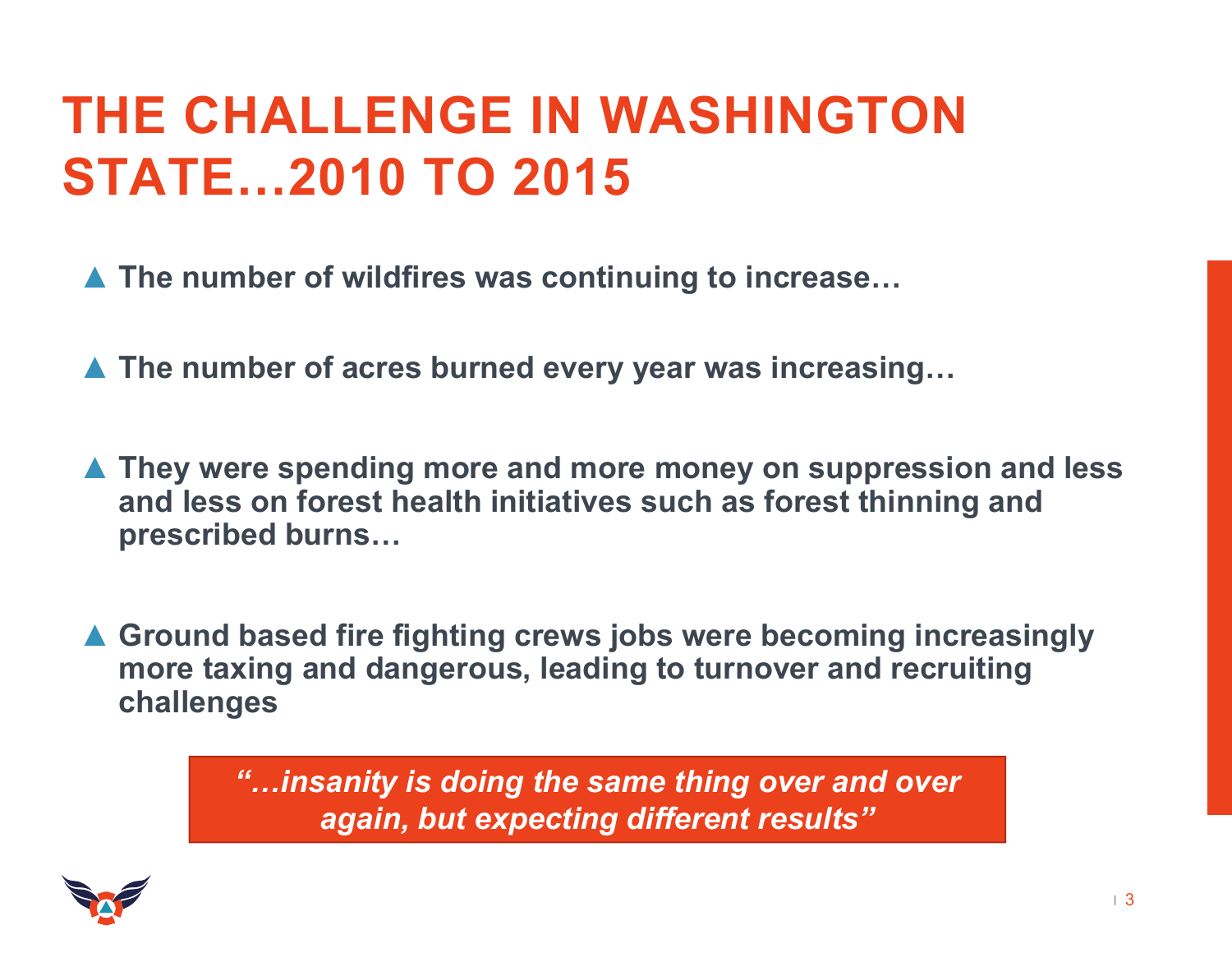## **WASHINGTON STATE - # OF FIRES**



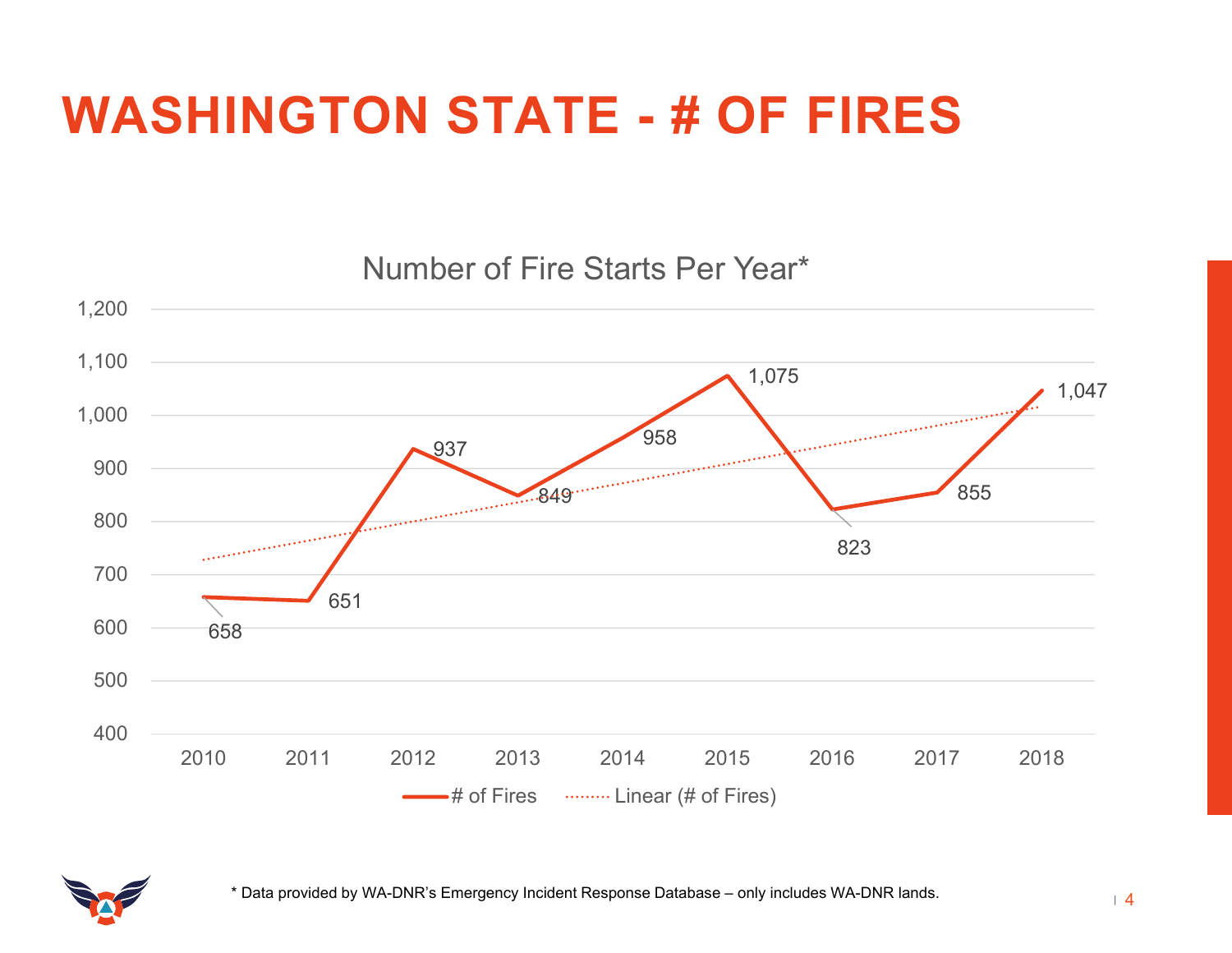# **WASHINGTON STATE – ACRES BURNED**





5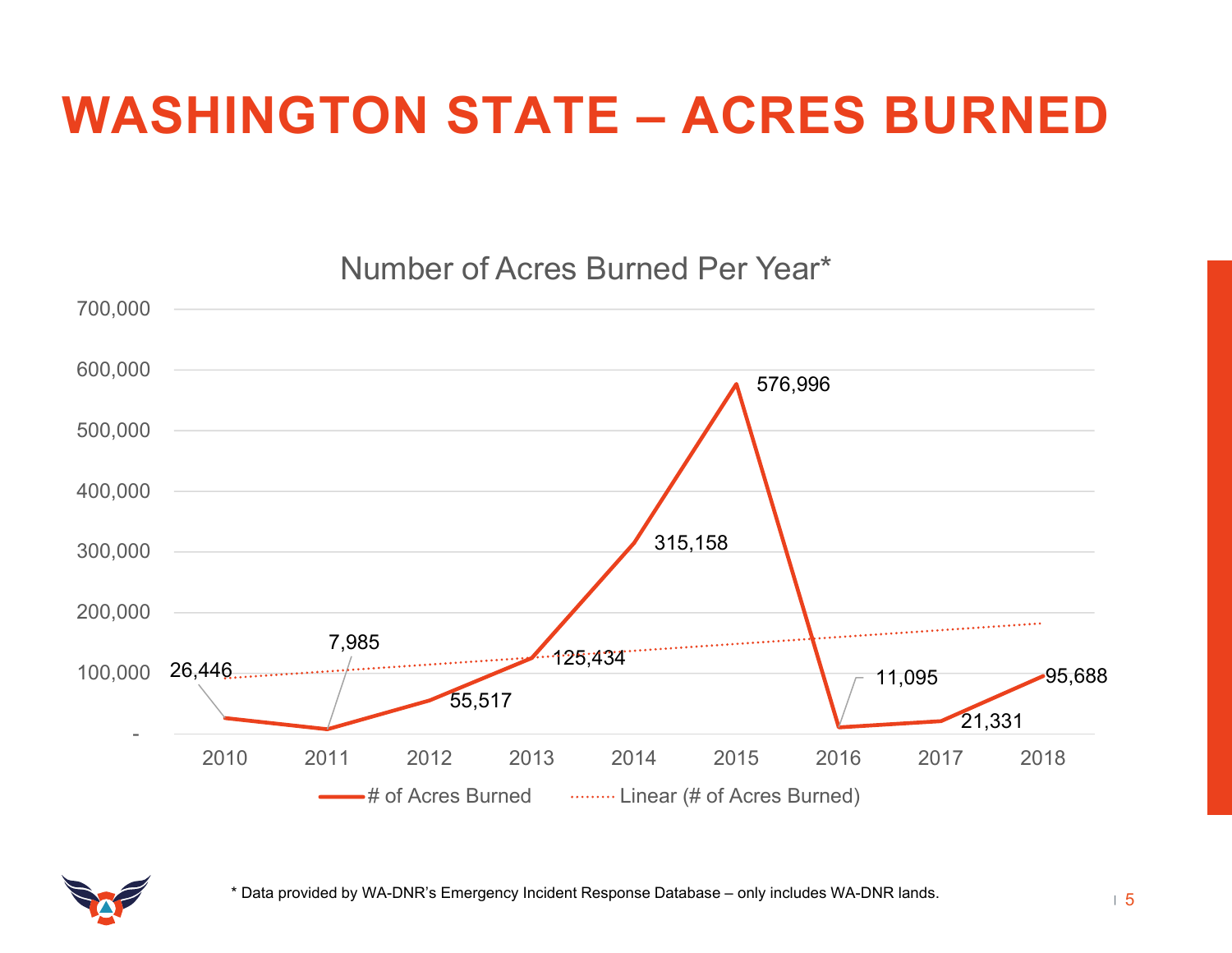### **WASHINGTON STATE – AVERAGE ACRES BURNED PER FIRE**



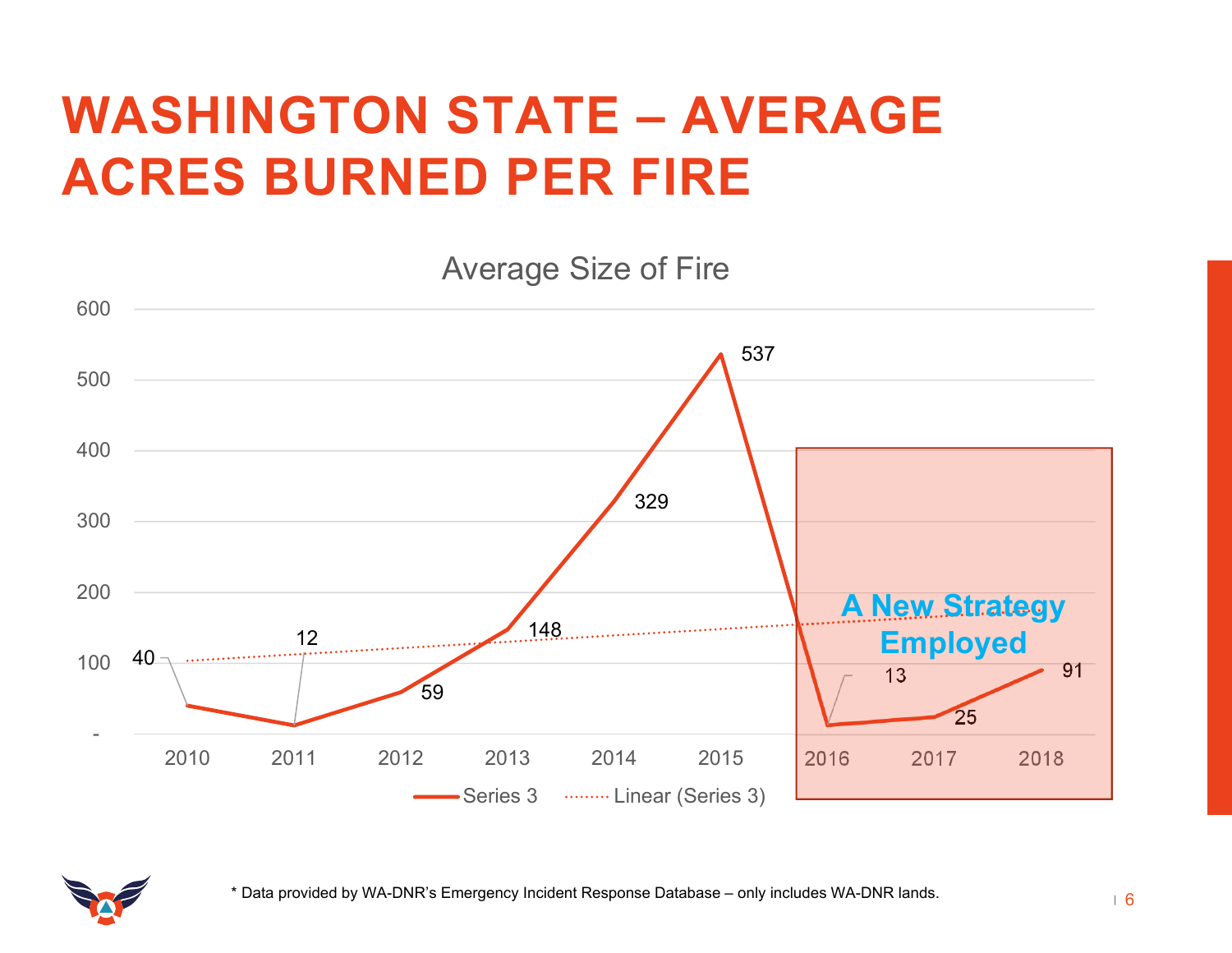### **THE NEW STRATEGY…**

- ▲ **After the 2015, the need for "Rapid Initial Attack" aerial assets was identified**
- ▲ **The State decided to "pay the insurance" for having cost and water dropping effective aerial assets prepositioned in numerous locations across the state near high fire danger areas**
- ▲ **These "Combined Initial Attack\*" teams would be "scrambled" to a fire start ASAP to provide accurate intelligence on the fire and immediate suppression**
- ▲ The goal was to keep every fire start to 10 acres or less on WA-DNR **protected land**

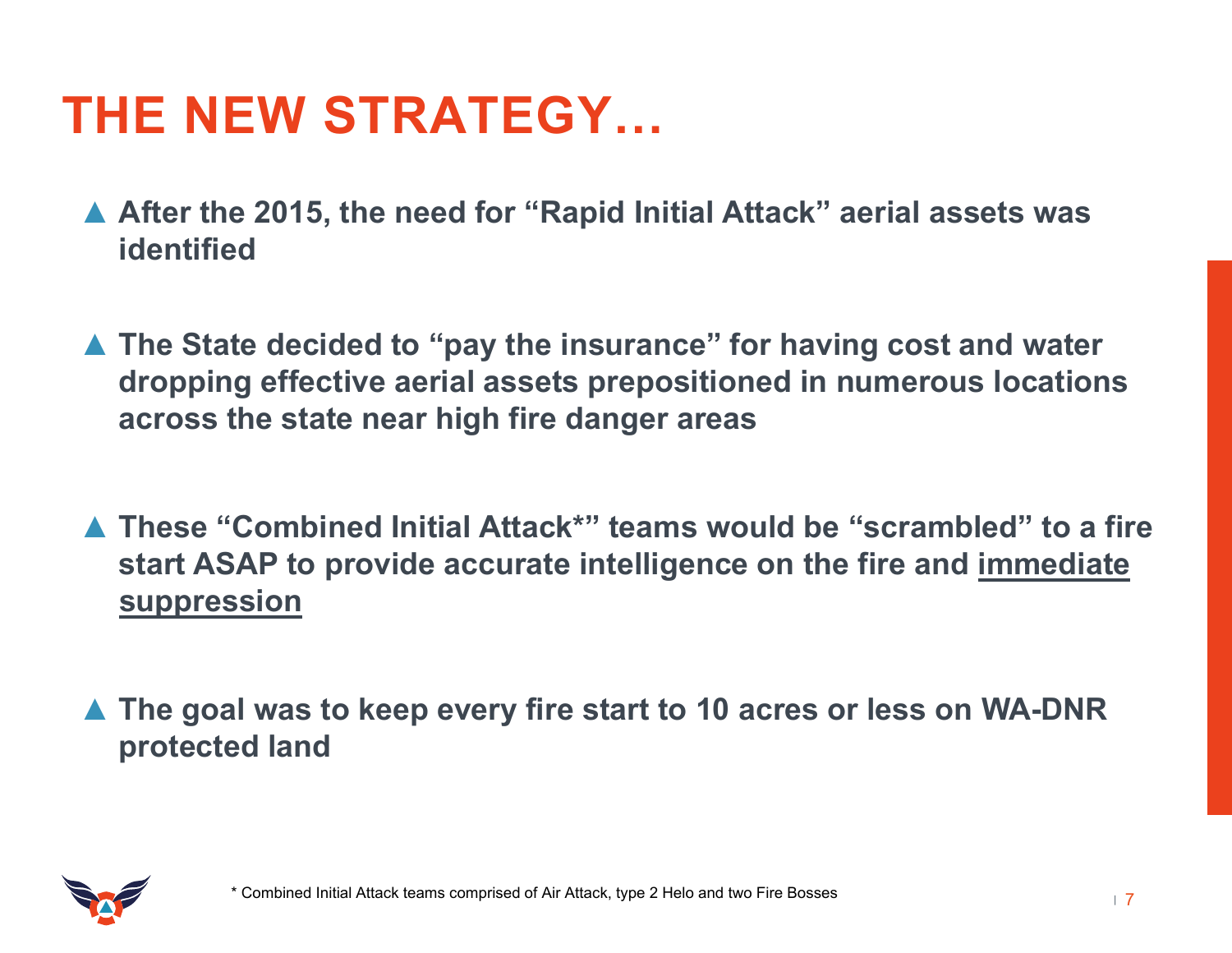#### **THE RESULTS…**

- ▲ **2,571 of the 2,726 fires that have occurred over the last three seasons have been kept to 10 acres or less. This is 94% of all wildfires.**
- ▲ **Spending on "pre-suppression" dollars is up, but overall suppression dollars have been significantly reduced by not having to fight extended attack major fires over many, many days or weeks.**
- ▲ The State is spending more and more money on forest health **initiatives such as forest thinning and prescribed burns**
- ▲ **Ground fire fighting teams are less taxed and tired when fires can be contained and kept small more quickly resulting in reduced turnover challenges and greater operational flexibility**

*While harder to track, loss of life, property and resource values have also been reduced*

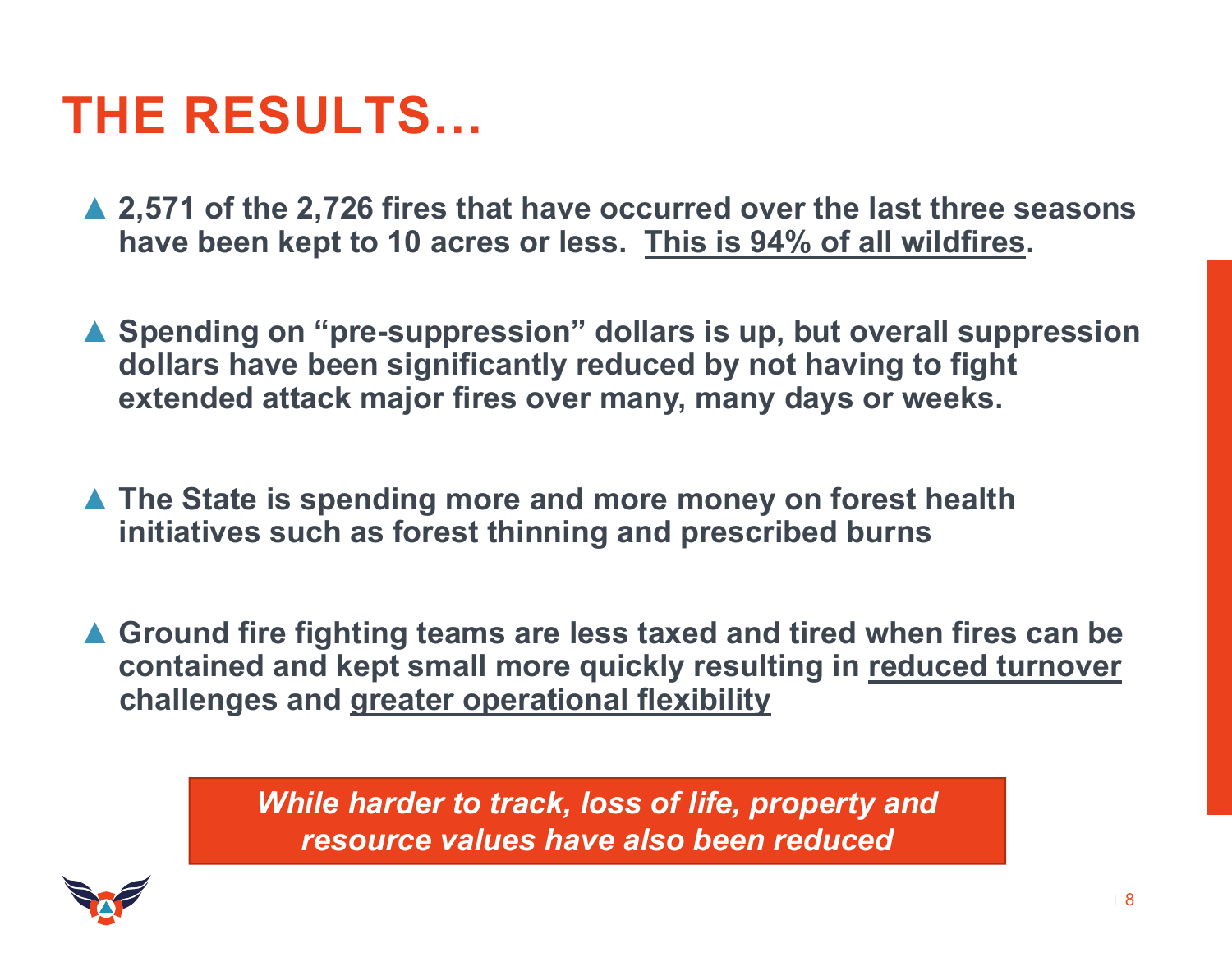### **A NEW WAY TO "WIN THE WAR"…**

- ▲ **Fire prone areas need to significantly increase the number of aerial fire fighting aircraft pre-positioned to respond to wildfire starts…**
- ▲ **Aircraft need to be selected on their firefighting and cost effectiveness as well as operational flexibility…avoid the need to return to base to "reload"…**
- ▲ **When smoke is seen on the horizon, aircraft need to be "scrambled" to get to a fire within an hour and start pummeling it…response time matters…this is a military operation now…speed counts…**

*Rapid Initial Attack with cost and water effective aerial assets can change the game*